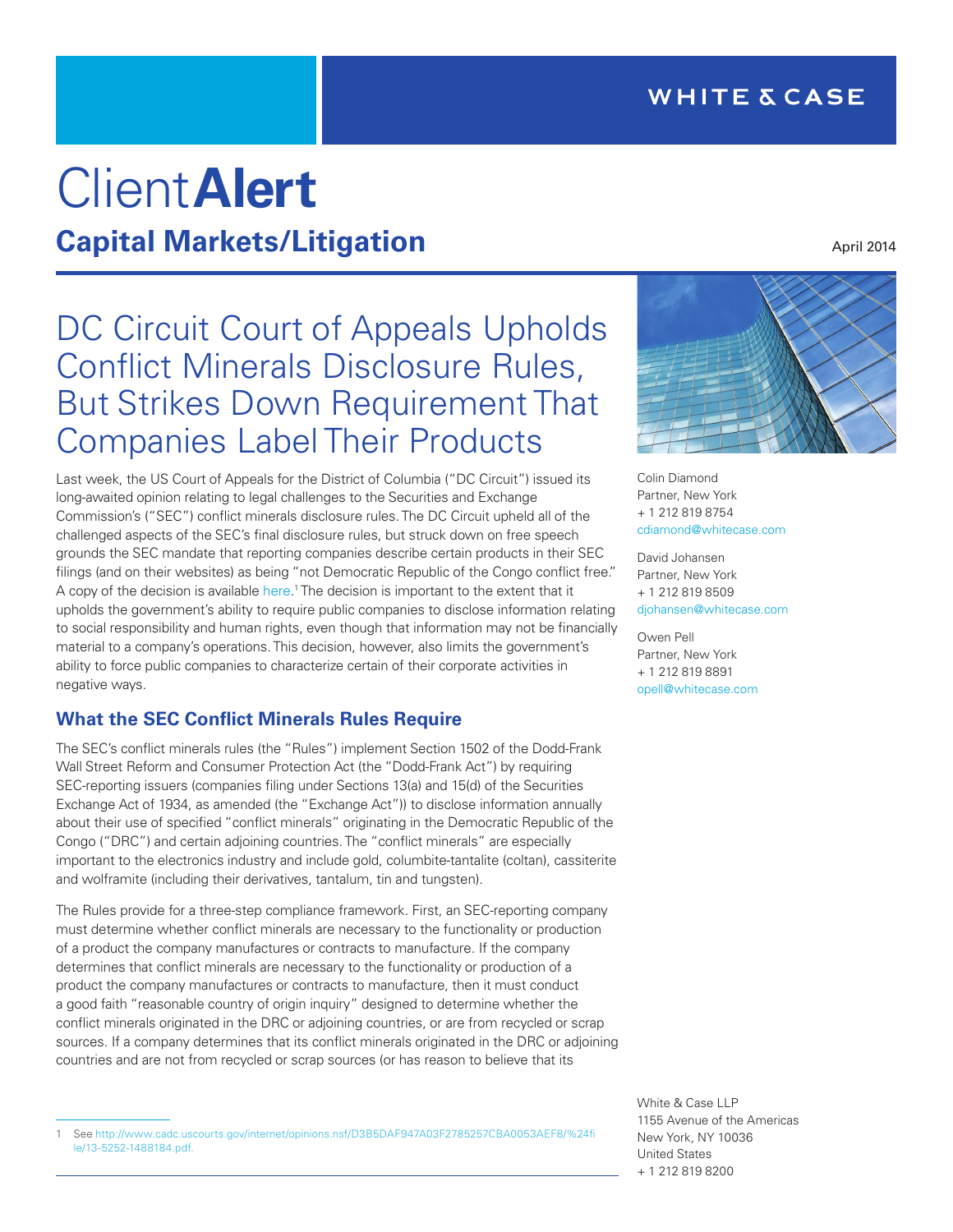conflict minerals may have originated in the DRC or adjoining countries, and may not be from recycled or scrap sources), then it must conduct a due diligence review on the source and chain of custody of its conflict minerals and, along with a newly created Form SD filing, file a Conflict Minerals Report indicating whether or not its products are "DRC conflict free." Subject to a two-year phase-in period (four years for smaller companies), companies subject to the Rules are required to obtain an independent private sector audit of the Conflict Minerals Report. The conflict minerals disclosures are due by May 31 of each year beginning in 2014 for the preceding calendar year (June 2, 2014, because May 31, 2014 is a Saturday).

# **The DC Circuit's Ruling**

The National Association of Manufacturers and certain industry groups (the "Plaintiffs") challenged the Rules under (i) the Administrative Procedure Act ("APA"), (ii) the Exchange Act and (iii) the First Amendment to the US Constitution. The district court rejected all of the Plaintiffs' arguments. The Plaintiffs appealed. The DC Circuit affirmed the district court's ruling with respect to the objections raised under the APA and Exchange Act, but reversed the ruling with respect to the claim made on First Amendment grounds.

#### APA and Exchange Act Claims

Plaintiffs argued that four facets of the Rules violated the APA because they exceeded the SEC's rulemaking authority under Section 1502 of the Dodd-Frank Act or were otherwise arbitrary and capricious. Specifically, the Plaintiffs challenged (i) the SEC's failure to create a *de minimis* exception, which would exclude from the Rules issuers using very small amounts of conflict minerals; (ii) the SEC's decision to apply the Rules to situations in which conflict minerals "may have originated" in covered countries as going beyond the Dodd-Frank Act requirement for reporting that conflict minerals "did originate" in covered countries; (iii) the SEC's decision to apply the Rules to issuers that not only manufacture their own products using conflict minerals, but also to those that contract to manufacture products; and (iv) the shorter phase-in period for large issuers (two years) as opposed to small issuers (four years). The DC Circuit rejected all these challenges, holding that the SEC had reasonably exercised its discretion in construing the Dodd-Frank Act, and had used the authority delegated to it under the Dodd-Frank Act to fill in gaps where the Act was silent or ambiguous. The DC Circuit also found that the SEC's decisions

were not arbitrary or capricious, as the SEC's explanations were rational and bore a reasonable connection to the facts upon which they acted.

Plaintiffs also argued that the SEC violated the Exchange Act because it failed to engage in an adequate cost-benefit analysis of the Rules. The DC Circuit rejected this, stating that an agency is not required to "measure the immeasurable," especially when the benefits of the rules would occur on the other side of the world against the backdrop of a complex conflict. The DC Circuit also signaled that the potential humanitarian benefits of the Rules cannot be compared to the Rules' economic costs—which could set an important precedent for future rules like these.

#### First Amendment Claim: Compelled Speech

The DC Circuit, however, upheld Plaintiffs' First Amendment claim, holding that the SEC could not compel issuers to describe their products as not "DRC conflict free." The DC Circuit recognized that "[t]he label 'conflict-free' is a metaphor that conveys moral responsibility for the Congo war" and "requires an issuer to tell consumers that its products are ethically tainted, even if they only indirectly finance armed groups." Thus, by impairing an issuer's ability to exercise its free speech (including by remaining silent about how its products may be linked to the DRC) and "[b]y compelling an issuer to confess blood on its hands, the statute interferes with [an issuer's] exercise of the [sic] freedom of speech under the First Amendment."

Under the heightened standard of scrutiny that the DC Circuit applied to the "conflict-free" label, the disclosure requirement in the Rules was not sufficiently "narrowly tailored" to survive scrutiny. The SEC presented no evidence that less restrictive means would be less effective in achieving the government's interest in promoting peace in the Congo. The DC Circuit reasoned that if issuers could determine the conflict status of their products based on their own due diligence efforts, the SEC would be in a position to make a similar determination on the basis of the information submitted to it in such issuers' reports. While the DC Circuit concluded that the "conflict-free" label did not pass constitutional muster, it also clarified that its holding was that the Rules violate the First Amendment only to the extent that they impose that particular designation requirement on issuers. The DC Circuit sent the case back to the lower court for further proceedings based on its ruling.2

<sup>2</sup> This case is one of several recent challenges by industry groups to human rights-related reporting obligations. In 2013, a lower federal court in Washington, DC struck down the SEC's resource extraction disclosure rules adopted under Section 1504 of the Dodd-Frank Act. The court held that the rules, which would have required listed oil, gas and mining companies to publish what they pay to governments of countries in which they operate, went beyond the SEC's statutory mandate, and that the SEC acted in an "arbitrary and capricious" manner by not adopting an exemption to account for foreign secrecy laws. The court remanded the matter to the SEC for reconsideration and restatement. The SEC has yet to issue a revised rule. See *Am. Petroleum Inst. v. SEC*, 953 F. Supp. 2d 5 (D.D.C. 2013).